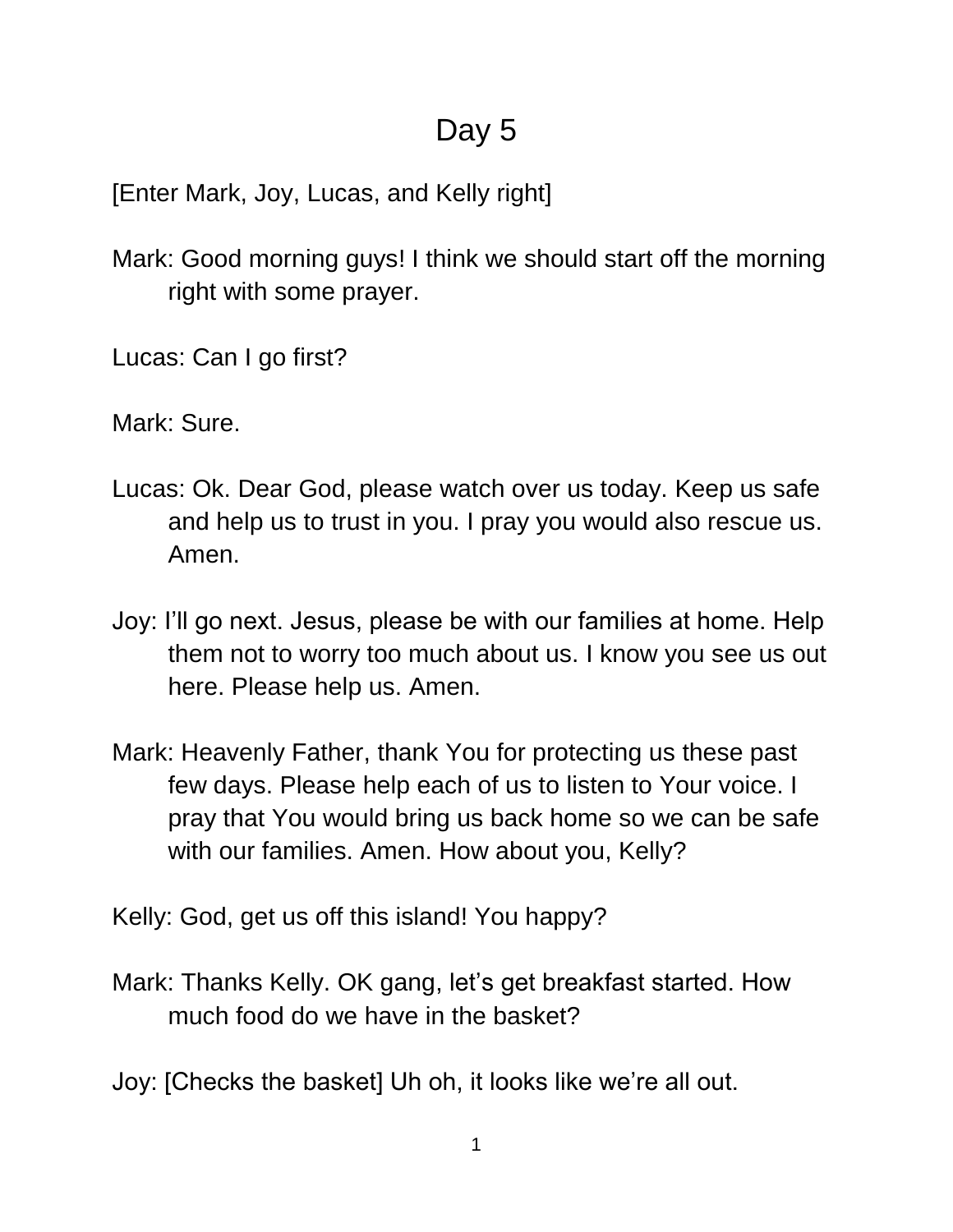Lucas: No food? What are we going to do?

Mark: Don't worry, God will take care of us.

Kelly: I think I've had enough of God taking care of us for one week.

[Thunder sound, then rain, lights go dark]

Joy: That's not good. Looks like a storm's coming.

Kelly: Could this get any worse?

[Animal growling sounds]

Lucas: What was that?

Kelly: It sss..sssounds III.... like a wild aaaa...animal!

Joy: Dad, I'm scared! [They all gather in together]

Mark: I'm scared too. Lord, please protect our family.

[There's a flash of light, then the plant by the left entrance begins to shake.]

Lucas: What do you think that was?

Kelly: It's probably a bear…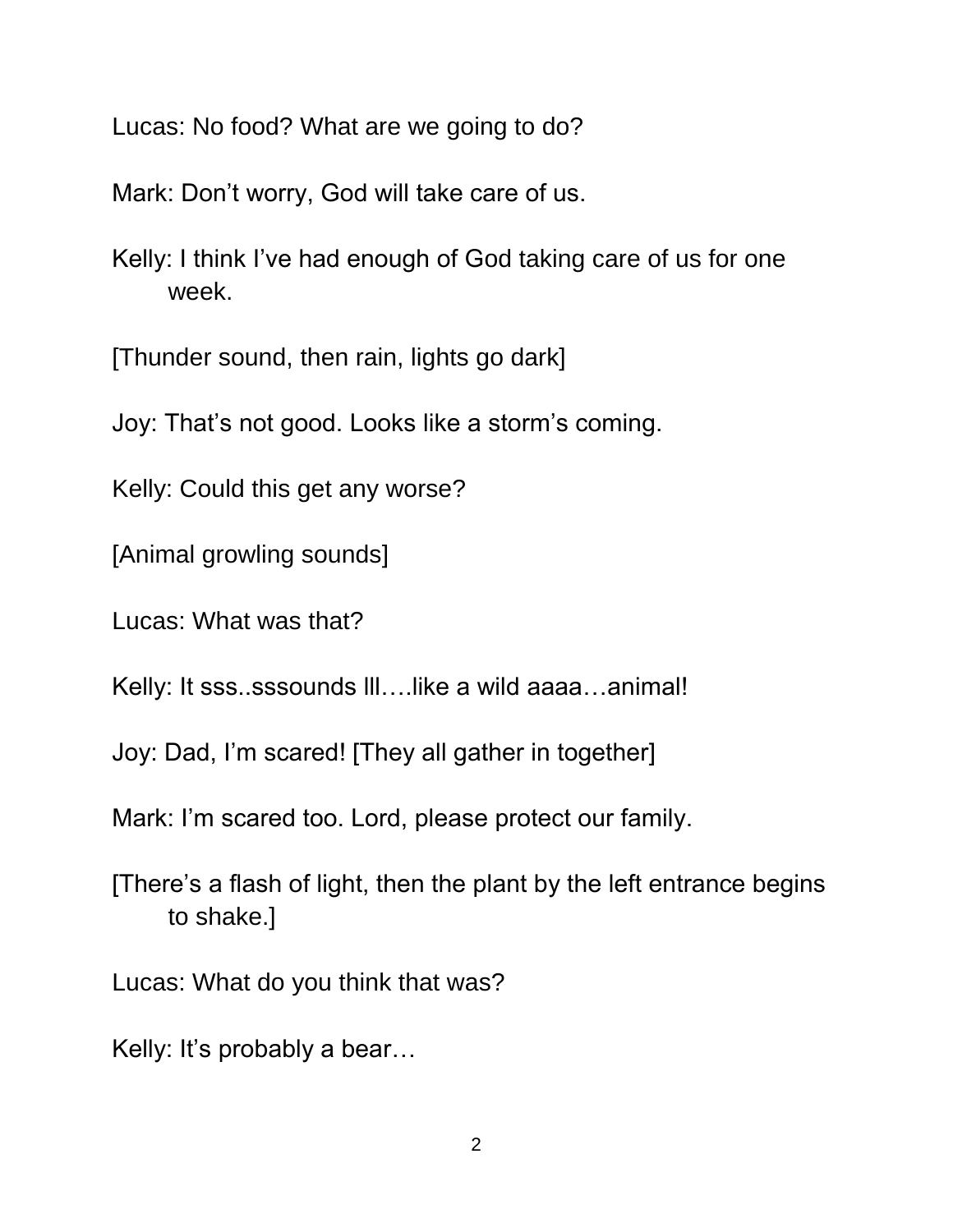Joy: Or a wolf…

Lucas: Or a…

[Enter captain left]

Captain: Mark! Joy! Kelly! Lucas! Is that you?

Kelly: Yeah it is, who are you?

Captain: Your family sent me to rescue you, follow me!

Mark: Let's go.

Kelly: finally we're saved!

[They all exit left celebrating. Graphic of boat on PPT. All enter right.]

Joy: Thank you so much for coming to get us.

Lucas: It was really brave of you to come out all this way to rescue us.

Kelly: Yeah, thanks. How did you know we were out here?

Captain: Your parents were all worried when they didn't hear back from you on Monday. They called the coast guard and we saw that a storm hit this area around the time you left. We've been searching for days, I'm glad we finally found you.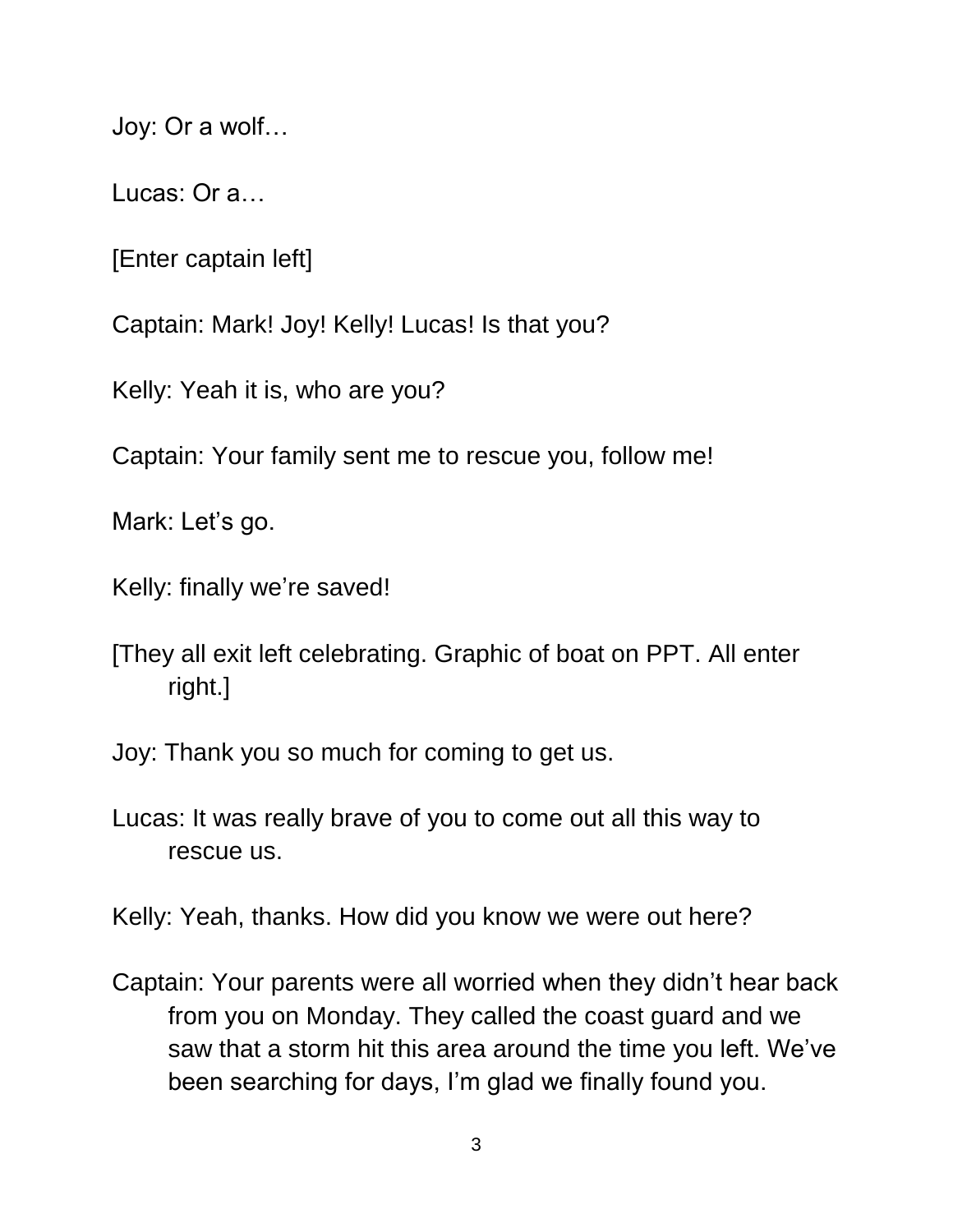- Mark: Wow, that's incredible! The Lord was looking out for us the whole time! My family and I thank you for your help.
- Captain: Of course! Now I have to head back up to the bridge, but make yourselves comfortable. [He exits right.]
- Joy: Dad, you were right! God was taking care of us while we were on the island and we didn't even know it.

Lucas: Yeah, and when we prayed for help, he saved us!

Mark: That's right! Isn't it amazing how the Lord takes care of us?

Kelly: What are you guys even talking about?

Mark: What do you mean, Kelly?

- Kelly: All this talk about Jesus taking care of us and saving us… don't you hear how crazy you sound? If there even is a God, He's the reason we ended up on that island in the first place. Why would He let that happen to us?
- Mark: Kelly, I know that our time on the island was difficult, but look at all He did. He showed you guys the many ways He can speak to you, Lucas became a believer, and you all saw His power and ability to save you when Jesus rescued you from the island.
- Kelly: Oh come on, Uncle Mark. You know that Jesus didn't rescue us from that island. The captain of this boat did. If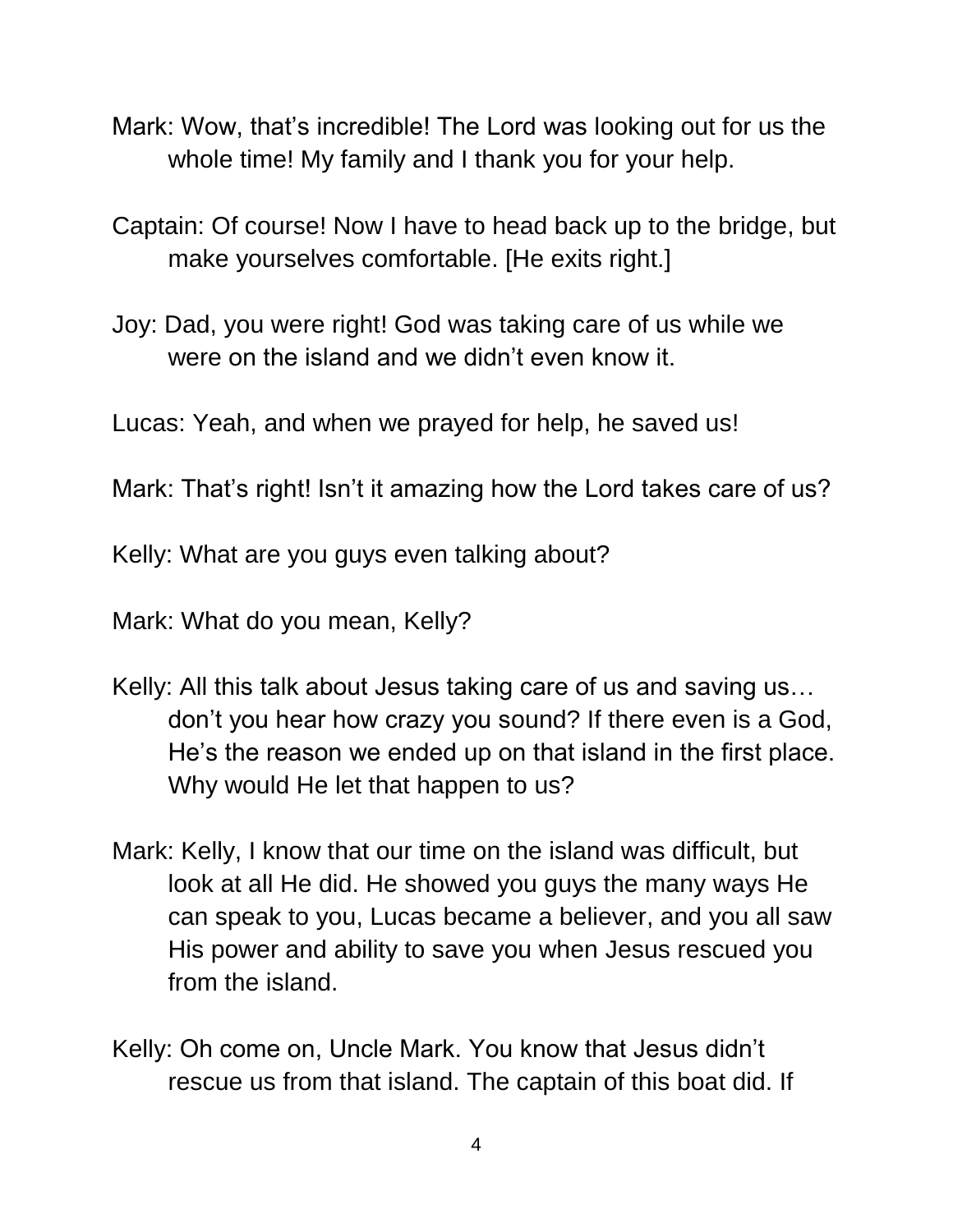God really loved us, why wouldn't He come and save us Himself?

Mark: He did… just not the way you think.

Kelly: Huh?

Mark: When God looked at the world and saw that it was in trouble, He sent His Son Jesus to save us.

Kelly: So what?

Mark: Just as we saw this week that God can speak to us through other people, His Word, and the Holy Spirit, God spoke to us through His Son during Jesus' life on earth. Jesus told us that we all had sinned against God, which means doing things that God says is wrong, and our sin separates us from God forever.

Kelly: That's not very good news.

Mark: No it isn't, but the story doesn't end there. Jesus also told us that we could be forgiven of our sins. He lived a perfect life, but died on the cross to pay the punishment for sin that we deserved.

Kelly: He did that… *for me?*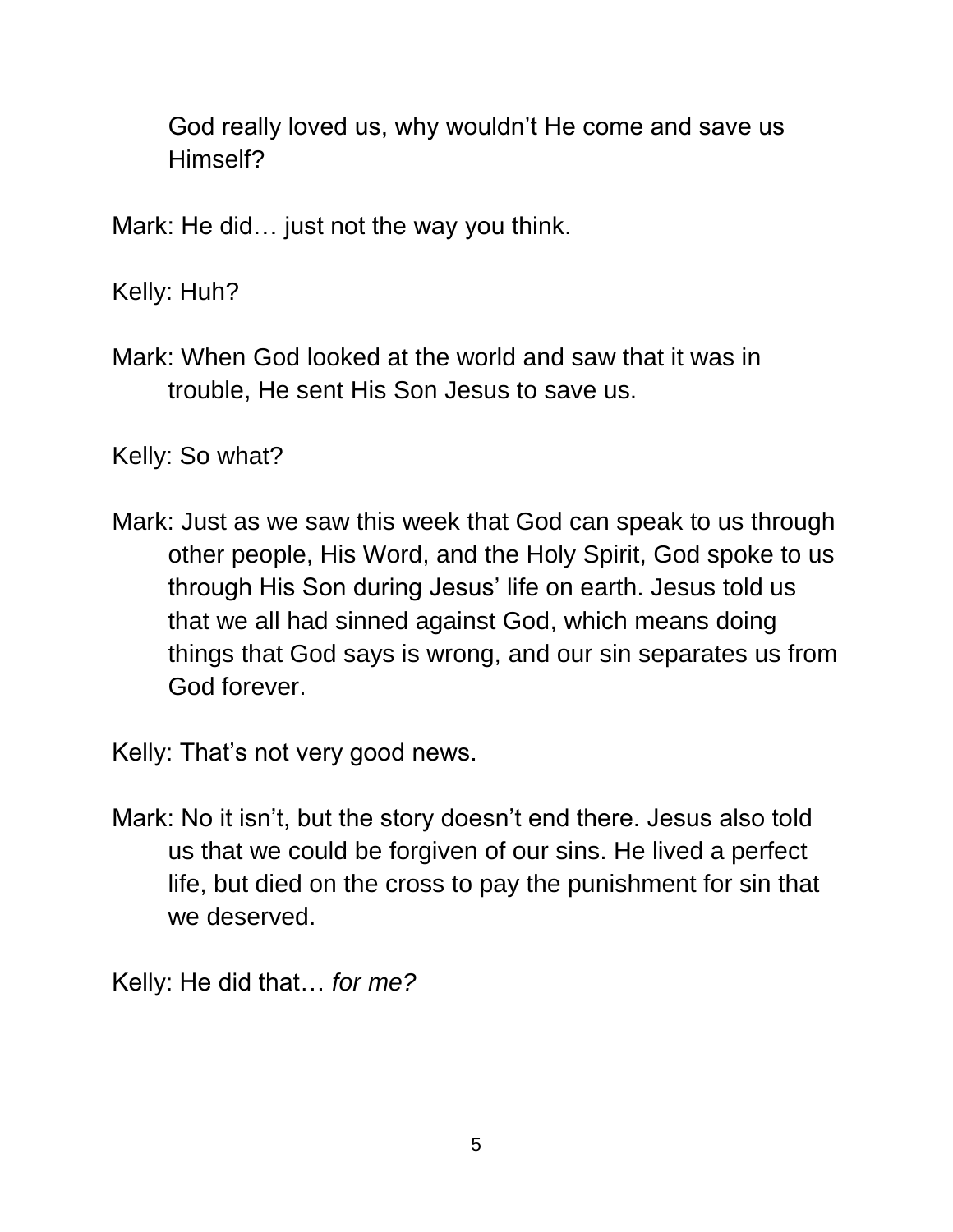- Mark: He sure did. Then three days later, He rose again from the dead. Now He offers us a chance to be forgiven so that we can be with Him forever.
- Kelly: I can't believe how selfish I've been! This whole time God has been looking after me and loving me, and He even sent His own Son to die for me, yet all I've done is doubt Him, complain, and make fun of you guys for believing in Him. I doubt He'd even want to forgive me.

Joy: But He does, Kelly. He loves all of us even when we sin.

Lucas: He forgave me. He can forgive you too.

- Mark: That's right, guys. He offers forgiveness to anyone. The Bible says that God so loved the world that He sent His One and Only Son so that whoever believes in Him will not perish, but have eternal life.
- Kelly: That's amazing. How can I have Jesus forgive me and give me eternal life?

Joy: Can I answer this one?

Mark: Sure.

Joy: The Bible says that if you confess with your mouth that Jesus is Lord and believe in your heart that God rose Him from the dead, you will be saved. Do you believe that?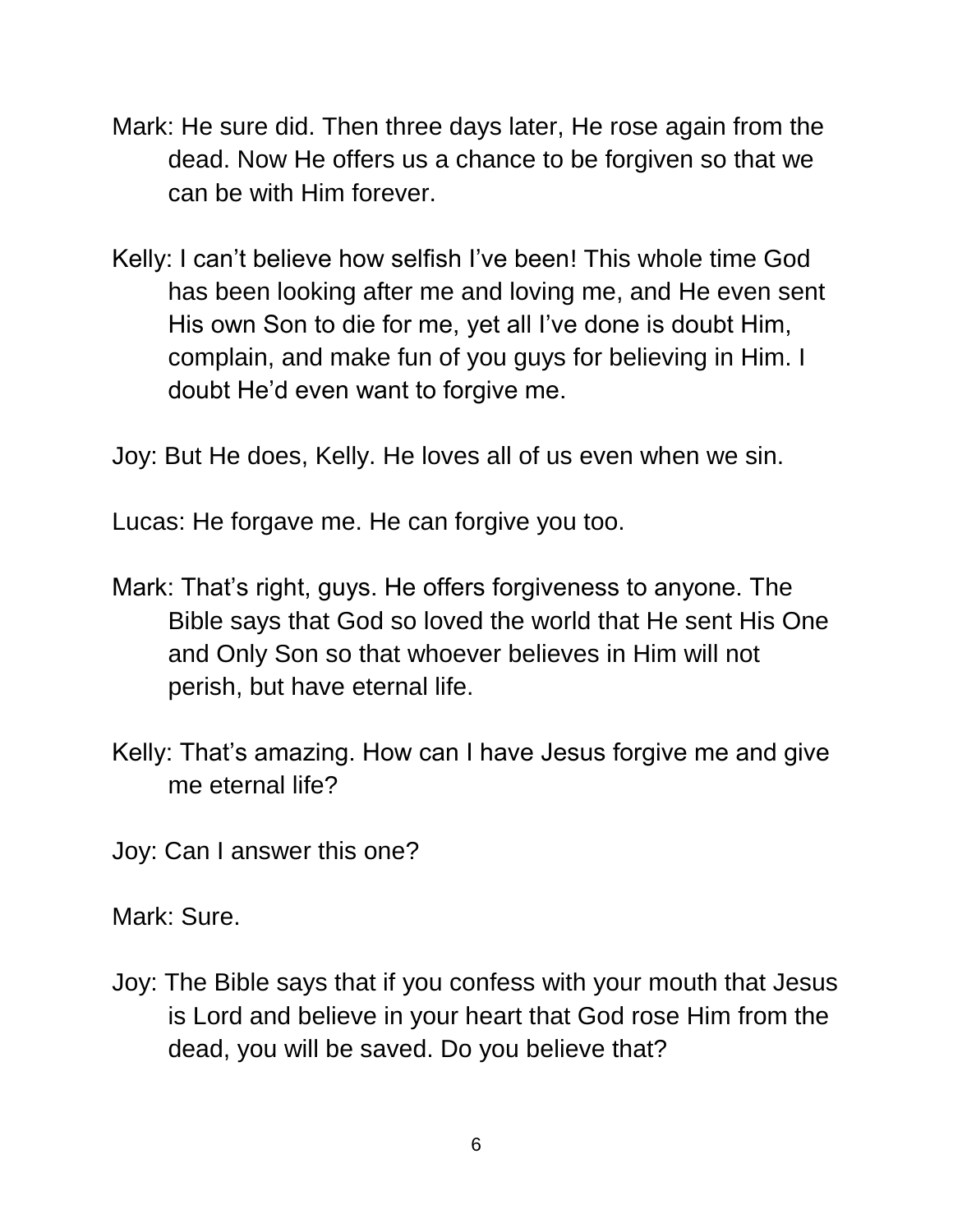Kelly: Yes, I do believe that!

- Joy: Then pray and ask Jesus to forgive your sins. Tell Him you want Him to be your Lord and Savior.
- Kelly: OK. Jesus, I'm sorry for all the things I've said about You and the bad things I've done. Would You please forgive me? I want You to be my King, and I want to obey You for the rest of my life. Please be my Lord and Savior. Amen.

Lucas: [Gives Kelly a hug] Welcome to the family!

Kelly: What are you doing? Lucas, we've always been family.

- Lucas: I know, but now we're both part of a new family: God's family. Let's have a big family hug [They all do a group hug].
- Mark: Well, speaking of family, looks like we're at the shore. Look, everyone's here!

Joy: I can't wait to tell them all that happened.

Lucas: Come on, let's go! [Lucas and Joy exit left]

- Mark: What about you Kelly? Aren't you going to run and see your parents?
- Kelly: I am, but first… [she gives Mark a sudden, unexpected hug] thank you Uncle Mark! I'm so, so sorry.